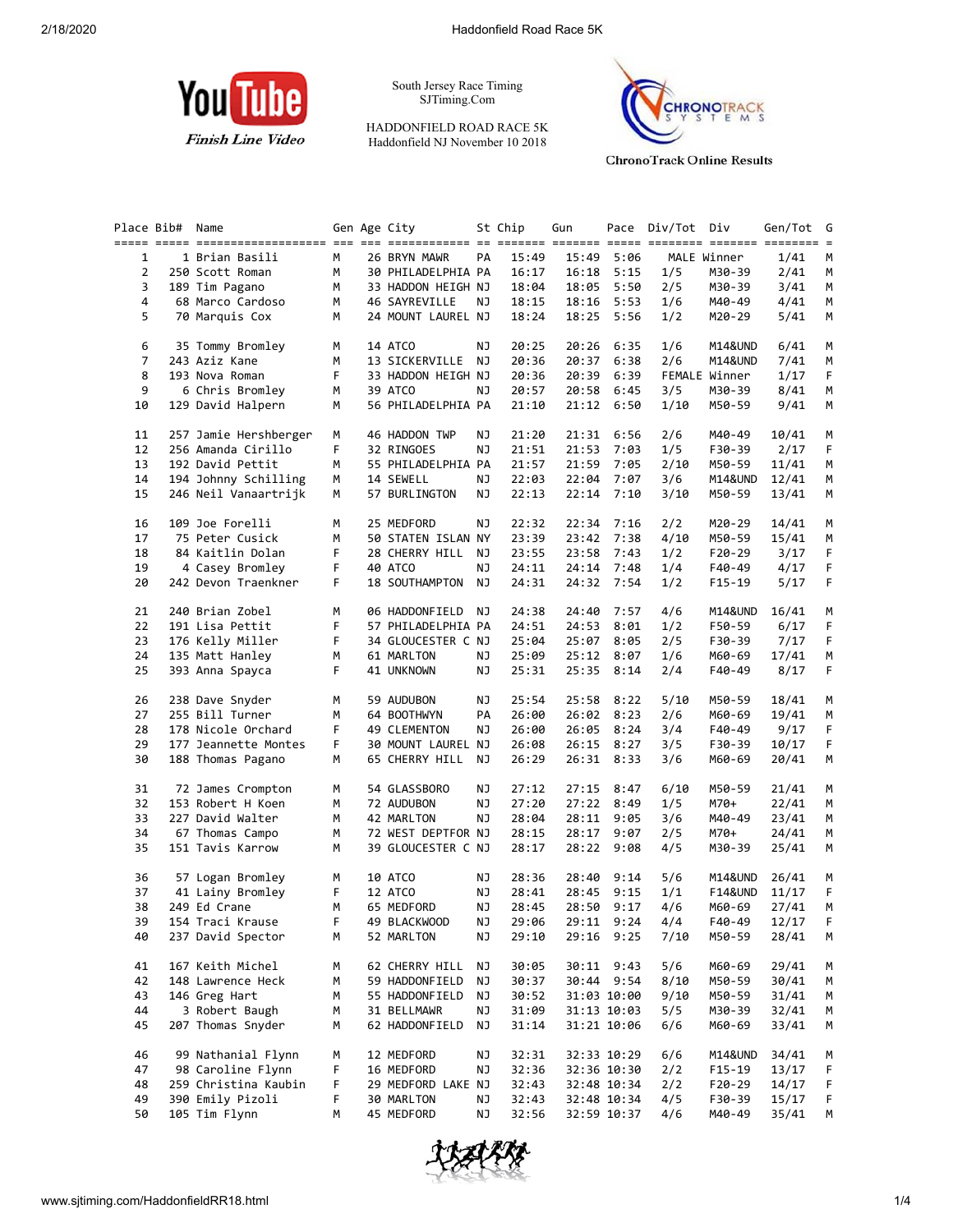2/18/2020 Haddonfield Road Race 5K

| Place Bib# | Name                |    | Gen Age City         |     | St Chip | Gun         | Pace        | Div/Tot | Div    | Gen/Tot G |   |
|------------|---------------------|----|----------------------|-----|---------|-------------|-------------|---------|--------|-----------|---|
|            |                     |    |                      |     |         |             |             |         |        |           |   |
| 51         | 203 Rachael Shugars | F. | <b>32 PENNSAUKEN</b> | NJ  | 33:57   |             | 34:05 10:59 | 5/5     | F30-39 | 16/17     |   |
| 52         | 113 Drew Golin      | м  | 45 VOORHEES          | ΝJ  | 34:39   | 34:43 11:11 |             | 5/6     | M40-49 | 36/41     | M |
| 53         | 220 John Thomas     | м  | 70 DELRAN            | ΝJ  | 34:49   |             | 34:49 11:13 | 3/5     | M70+   | 37/41     | M |
| 54         | 391 Edward Smith    | м  | 48 HAMILTON          | ΝJ  | 37:39   |             | 37:44 12:09 | 6/6     | M40-49 | 38/41     | M |
| 55         | 96 Lisa Feinstein   | F. | 55 CHERRY HILL       | NJ. | 38:30   |             | 38:39 12:27 | 2/2     | F50-59 | 17/17     |   |
| 56         | 180 Norman Ostroff  | м  | 72 CHERRY HILL       | NJ  | 40:35   |             | 40:40 13:06 | 4/5     | M70+   | 39/41     | M |
| 57         | 94 Michael Eddy     | M  | 53 MAPLE SHADE       | NJ  | 51:31   |             | 51:37 16:37 | 10/10   | M50-59 | 40/41     | M |
| 58         | 392 Joe Powell      | м  | 71 UNKNOWN           | NJ  | 58:14   |             | 58:24 18:48 | 5/5     | M70+   | 41/41     | M |



Award Listings

## OVERALL WINNERS - 5K TOP 1 SCORES

TOP MALE FINISHERS

| Place Bib# Name |                   | Ag City            | St Time |
|-----------------|-------------------|--------------------|---------|
|                 |                   |                    |         |
|                 | 1 1 Brian Basili  | 26 BRYN MAWR PA    | 15:49   |
|                 | 2 250 Scott Roman | 30 PHILADELPHIA PA | 16:18   |
|                 | 3 189 Tim Pagano  | 33 HADDON HEIGH NJ | 18:05   |

### TOP FEMALE FINISHERS

| Place Bib# Name |                    | Ag City            |     | St Time |
|-----------------|--------------------|--------------------|-----|---------|
|                 |                    |                    |     |         |
| 1               | 193 Nova Roman     | 33 HADDON HEIGH NJ |     | 20:39   |
| $\mathcal{P}$   | 256 Amanda Cirillo | 32 RINGOES         | NJ. | 21:53   |
| 3               | 84 Kaitlin Dolan   | 28 CHERRY HTII NJ  |     | 23:58   |



#### 5K AGE-GROUP RESULTS

MALE AGE GROUP: 1 - 14 (3 WINNERS)

|               | Place Bib# Name |                      | Age City       |     | St Time |  |
|---------------|-----------------|----------------------|----------------|-----|---------|--|
|               |                 |                      |                |     |         |  |
|               |                 | 35 Tommy Bromley     | 14 ATCO        | ΝJ  | 20:26   |  |
| $\mathcal{P}$ |                 | 243 Aziz Kane        | 13 SICKERVILLE | NJ. | 20:37   |  |
| 3             |                 | 194 Johnny Schilling | 14 SEWELL      | NJ  | 22:04   |  |
| 4             |                 | 240 Brian Zobel      | 06 HADDONFIELD | NJ. | 24:40   |  |
| 5.            |                 | 57 Logan Bromley     | 10 ATCO        | NJ  | 28:40   |  |
|               |                 |                      |                |     |         |  |

FEMALE AGE GROUP: 1 - 14 (3 WINNERS)

|                | Place Bib# | Name                                                       |            | Age City     |               | St Time |  |
|----------------|------------|------------------------------------------------------------|------------|--------------|---------------|---------|--|
| _____<br>----- | ---<br>--- | . _ _ _ _ _ _ _ _ _ _ _ _ _ _ _ _ _<br>___________________ | ---<br>___ | ____________ | $- -$<br>$ -$ | ------- |  |
|                |            | 41 Lainy Bromley                                           |            | 12 ATCO      | NJ            | 28:45   |  |

# FEMALE AGE GROUP: 15 - 19 (3 WINNERS)

| Place Bib# Name |                     | Age City          |     | St Time |
|-----------------|---------------------|-------------------|-----|---------|
|                 |                     |                   |     |         |
|                 | 242 Devon Traenkner | 18 SOUTHAMPTON NJ |     | 24:32   |
|                 | 98 Caroline Flynn   | 16 MEDFORD        | NJ. | 32:36   |

MALE AGE GROUP: 20 - 29 (3 WINNERS)

| Place Bib# Name |                  | Age City           |     | St Time |
|-----------------|------------------|--------------------|-----|---------|
|                 |                  |                    |     |         |
|                 | 1 70 Marquis Cox | 24 MOUNT LAUREL NJ |     | 18:25   |
|                 | 109 Joe Forelli  | 25 MEDFORD         | N J | 22:34   |

FEMALE AGE GROUP: 20 - 29 (3 WINNERS)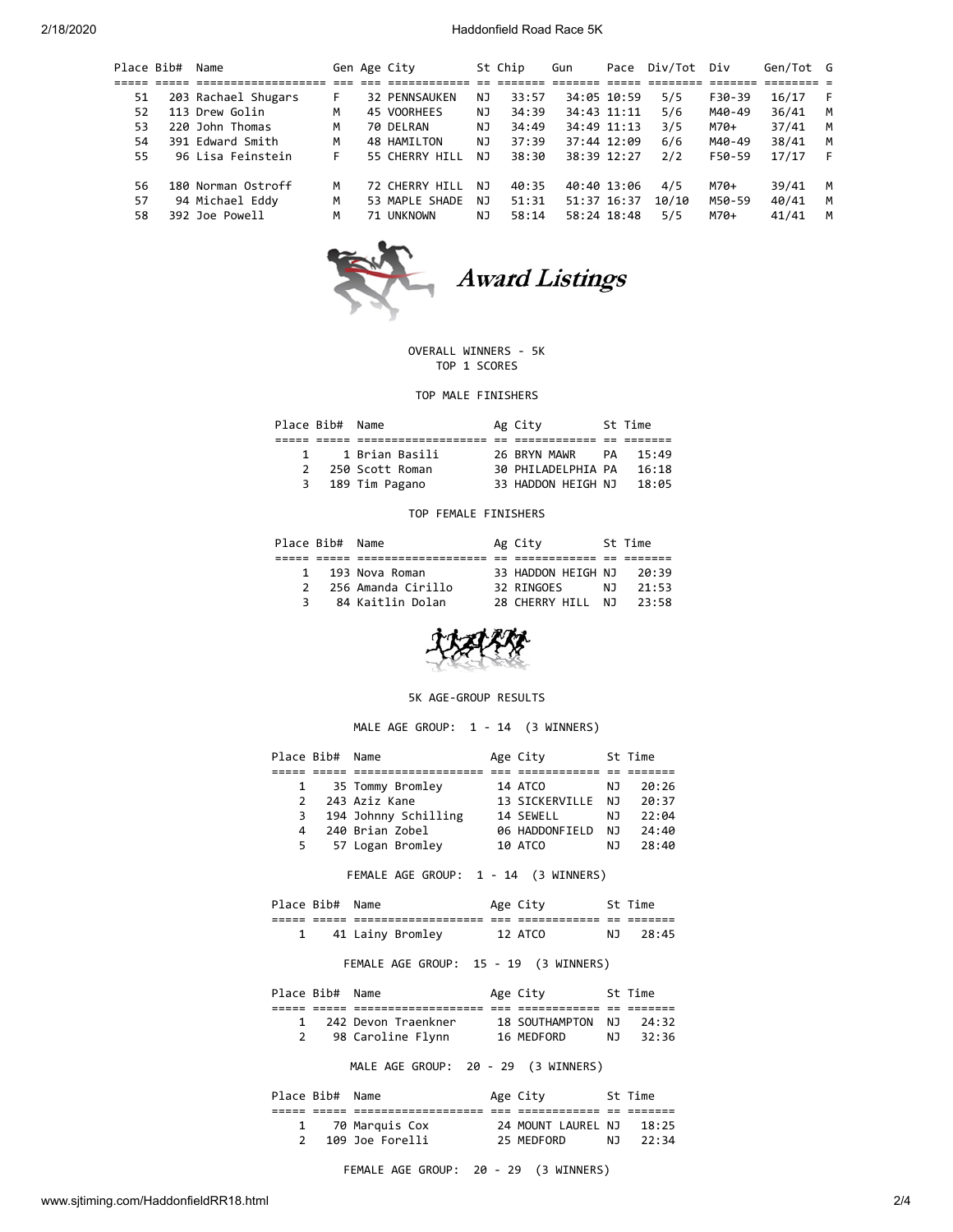2/18/2020 Haddonfield Road Race 5K

|    | Place Bib# Name |                                                                                                                                                                                                                    | St Time<br>Age City    |                      |
|----|-----------------|--------------------------------------------------------------------------------------------------------------------------------------------------------------------------------------------------------------------|------------------------|----------------------|
|    |                 |                                                                                                                                                                                                                    |                        |                      |
|    |                 | 1 84 Kaitlin Dolan 28 CHERRY HILL NJ 23:58<br>2 259 Christina Kaubin 29 MEDFORD LAKE NJ 32:48                                                                                                                      |                        |                      |
|    |                 |                                                                                                                                                                                                                    |                        |                      |
|    |                 | MALE AGE GROUP: 30 - 39 (3 WINNERS)                                                                                                                                                                                |                        |                      |
|    | Place Bib# Name |                                                                                                                                                                                                                    | Age City 5t Time       |                      |
|    |                 |                                                                                                                                                                                                                    |                        |                      |
|    |                 |                                                                                                                                                                                                                    |                        |                      |
|    |                 |                                                                                                                                                                                                                    |                        |                      |
|    |                 | 1 250 Scott Roman<br>2 189 Tim Pagano<br>3 6 Chris Bromley<br>3 6 Chris Bromley<br>3 4 151 Tavis Karrow<br>3 6 GLOUCESTER C NJ 28:22                                                                               |                        |                      |
|    | $5^{\circ}$     | 3 Robert Baugh 31 BELLMAWR NJ 31:13                                                                                                                                                                                |                        |                      |
|    |                 | FEMALE AGE GROUP: 30 - 39 (3 WINNERS)                                                                                                                                                                              |                        |                      |
|    | Place Bib# Name |                                                                                                                                                                                                                    | Age City 5t Time       |                      |
|    |                 |                                                                                                                                                                                                                    |                        |                      |
|    |                 | 1 256 Amanda Cirillo 32 RINGOES NJ 21:53                                                                                                                                                                           |                        |                      |
|    |                 |                                                                                                                                                                                                                    |                        |                      |
|    |                 |                                                                                                                                                                                                                    |                        |                      |
|    | 5               | 203 Rachael Shugars 32 PENNSAUKEN NJ 34:05                                                                                                                                                                         |                        |                      |
|    |                 | MALE AGE GROUP: 40 - 49 (3 WINNERS)                                                                                                                                                                                |                        |                      |
|    |                 |                                                                                                                                                                                                                    |                        |                      |
|    |                 | Place Bib# Name                                                                                                                                                                                                    | Age City 5t Time       |                      |
|    |                 | 1 68 Marco Cardoso                                                                                                                                                                                                 | 46 SAYREVILLE NJ 18:16 |                      |
|    |                 | 2 257 Jamie Hershberger<br>2 257 Jamie Hershberger<br>3 227 David Walter<br>4 2 MARLTON NJ 28:11<br>4 105 Tim Flynn 45 MEDFORD NJ 32:59                                                                            |                        |                      |
|    |                 |                                                                                                                                                                                                                    |                        |                      |
|    |                 |                                                                                                                                                                                                                    |                        |                      |
| 5. |                 | 113 Drew Golin                                                                                                                                                                                                     | 45 VOORHEES NJ 34:43   |                      |
|    |                 | FEMALE AGE GROUP: 40 - 49 (3 WINNERS)                                                                                                                                                                              |                        |                      |
|    | Place Bib# Name |                                                                                                                                                                                                                    | Age City               | St Time              |
|    |                 |                                                                                                                                                                                                                    |                        |                      |
| 1  |                 | 4 Casey Bromley         40 ATCO<br>3 Anna Spayca          41 UNKNOWN<br>2 393 Anna Spayca                                                                                                                          |                        | NJ 24:14<br>NJ 25:35 |
|    |                 | 3 178 Nicole Orchard 49 CLEMENTON NJ 26:05                                                                                                                                                                         |                        |                      |
| 4  |                 | 154 Traci Krause 49 BLACKWOOD NJ 29:11                                                                                                                                                                             |                        |                      |
|    |                 | MALE AGE GROUP: 50 - 59 (3 WINNERS)                                                                                                                                                                                |                        |                      |
|    | Place Bib# Name |                                                                                                                                                                                                                    | Age City               | St Time              |
|    |                 |                                                                                                                                                                                                                    |                        |                      |
|    |                 |                                                                                                                                                                                                                    |                        |                      |
|    |                 |                                                                                                                                                                                                                    |                        |                      |
|    |                 |                                                                                                                                                                                                                    |                        |                      |
|    |                 | 1 129 David Halpern<br>2 192 David Pettit 55 PHILADELPHIA PA 21:12<br>3 246 Neil Vanaartrijk 57 BURLINGTON NJ 22:14<br>4 75 Peter Cusick 50 STATEN ISLAN NY 23:42<br>5 238 Dave Snyder 59 AUDUBON NJ 25:58         |                        |                      |
|    |                 |                                                                                                                                                                                                                    |                        |                      |
|    |                 | FEMALE AGE GROUP: 50 - 59 (3 WINNERS)                                                                                                                                                                              |                        |                      |
|    |                 | Place Bib# Name                                                                                                                                                                                                    | Age City 5t Time       |                      |
|    |                 |                                                                                                                                                                                                                    |                        |                      |
|    |                 | 1 191 Lisa Pettit 57 PHILADELPHIA PA 24:53<br>2 96 Lisa Feinstein 55 CHERRY HILL NJ 38:39                                                                                                                          |                        |                      |
|    |                 | MALE AGE GROUP: 60 - 69 (3 WINNERS)                                                                                                                                                                                |                        |                      |
|    |                 | Place Bib# Name                                                                                                                                                                                                    | Age City 5t Time       |                      |
|    |                 |                                                                                                                                                                                                                    |                        |                      |
|    |                 |                                                                                                                                                                                                                    |                        |                      |
|    |                 |                                                                                                                                                                                                                    |                        |                      |
|    |                 |                                                                                                                                                                                                                    |                        |                      |
|    |                 | 1 135 Matt Hanley 61 MARLTON NJ 25:12<br>2 255 Bill Turner 64 BOOTHWYN PA 26:02<br>3 188 Thomas Pagano 65 CHERRY HILL NJ 26:31<br>4 249 Ed Crane 65 MEDFORD NJ 28:50<br>5 167 Keith Michel 62 CHERRY HILL NJ 30:11 |                        |                      |
|    |                 |                                                                                                                                                                                                                    |                        |                      |
|    |                 | MALE AGE GROUP: 70 - 99 (3 WINNERS)                                                                                                                                                                                |                        |                      |
|    |                 | Place Bib# Name                                                                                                                                                                                                    | Age City 5t Time       |                      |
|    |                 | 1 153 Robert H Koen 72 AUDUBON NJ 27:22                                                                                                                                                                            |                        |                      |